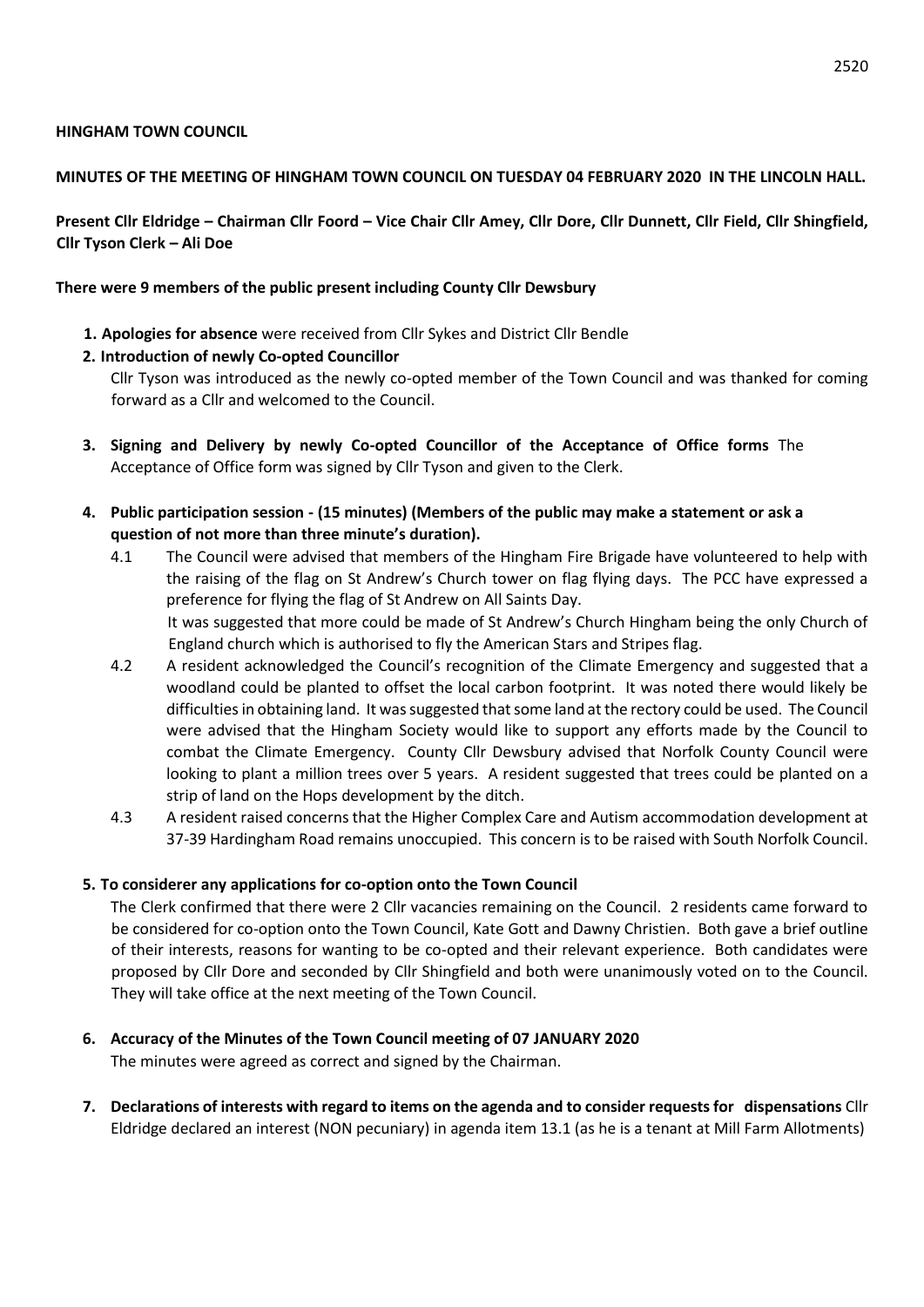The Chairman presided over the whole meeting.

- **9. Matters arising from the Minutes of 07 JANUARY 2020 (written Clerks report circulated prior to the meeting – see appendix A )** 
	- **9.1 Talley Alley Light (clerks report 07/01/2020) -** The Council were advised by Cllr Shingfield that a resident had fallen off of their bicycle near to Talley Alley and asked if the street light issue could be resolved. The Clerk advised that she was arranging a meeting with the contractor to discuss several footway lighting issues, but it was unlikely that this could be resolved, the current light has no supply and is located on a private residence, permission has not been granted to reconnect the light. And there is unlikely to be sufficient room to install a new lighting column not on private property. While it has been historic practice to place footway lighting on private residences, the owner's consent, insurance and future maintenance implications of now doing so are likely to be prohibitive.
	- **9.2 Request for Christmas Lights (min 11.1 07/01/2020)** It was reported that the PCC have agreed to have a star shaped light on the church tower. It was also reported (by Cllr Field) the Santa's Grotto Committee were considering applying to the Council for permission to place solar Christmas lighting on the lampposts.
	- **9.3 Konectbus (clerks report 07/01/2020)** It was reported that Norfolk County Council had received a number of complaints regarding the changes to the Number 3 bus route, and NCC were looking into this with Konectbus. The Clerk was asked to forward the letter of complaint sent from the Town Council to Konectbus, to County Cllr Martin Wilby.

#### **10. Working party reports**

There were no working party reports.

## **11. Reports from representatives on external bodies/Cllr attendees at external meetings etc**

**11.1 Report from Councillors who attended the Hingham Primary School planning exhibition**  The Cllrs who attended the planning exhibition found it to be disappointing, being that the proposals are only to replace the existing portacabins with further temporary structures, with no scope for expanding or reconfiguring the existing building to accommodate any additional pupils. It was noted that the hall area is not big enough. Concerns were raised regarding the sustainability of the replacement buildings, that they would be hard to recycle at the end of their life and that there are no green provisions within the plans and that the planners present at the exhibition advised that this was "not within the scope" of the project.

It was also noted that Town Council would not be consulted and given the opportunity to comment on the planning application as NCC would be granting themselves permission for the work proposed. It was noted that Wicklewood and Garveston schools both had improvements made to them yet Hingham school had had no investment to ensure it could support the children of a growing town. It was agreed to write to the Head of Children's Services, Capital Projects Officer and the MP.

11.2 Report following the Hingham Playing Field Association meeting – Cllr Fields reported that she had attended the meeting and that the HPFA were interested in taking part in a Skate Park event as per the correspondence received from King Ramps Ltd. It was also reported that the sports centre building is in disrepair and the HPFA will be seeking grants toward the cost of making the necessary repairs. The HPFA are satisfied that the mature oak tree in the carpark will be monitored for decline, the Clerk will send a reminder to the HPFA for suggestions of where replacement trees could be planted.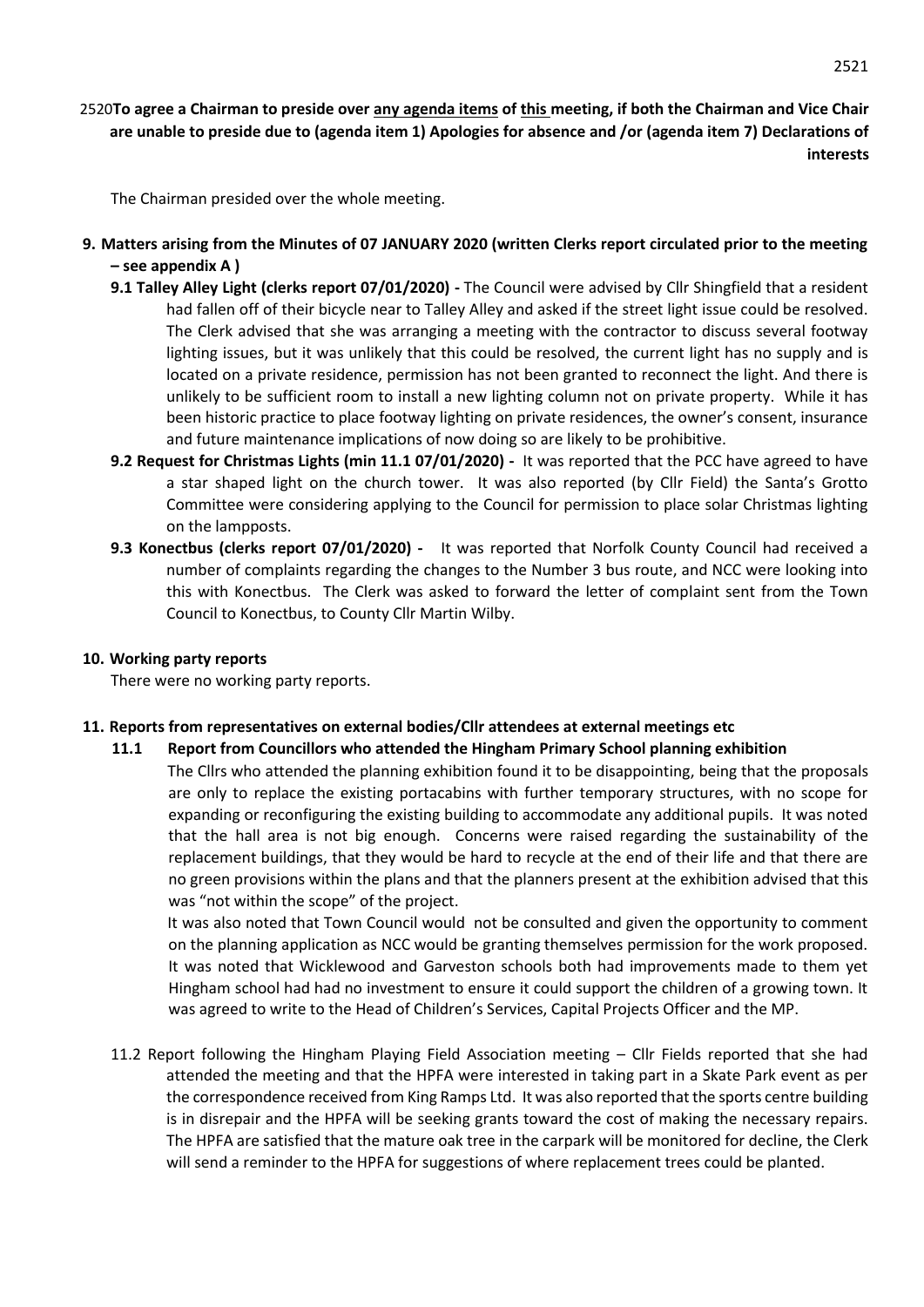- **12. General Correspondence (information/circulars etc)** 
	- **12.1 INVITATION: Club 99's annual Meeting on Tuesday 18 February**
	- **12.2 Letter from CPRE Norfolk for consideration regarding the draft GNLP Reg 18 Consultation**  (at this point Cllr Shingfield advised that being a land owner in Hingham he should declare an interest in this and agenda item 27,)
	- **12.3 INVITATION: Parish Paths Seminar (south) Friday 28th February 2020 from 2pm to 5pm**
	- **12.4 Help hub bulletin**
	- **12.5 NALC - Chief executive's bulletin**
	- **12.6 Norfolk County Council - Norfolk Local Transport Plan and Rail Consultation**
	- **12.7 The Broadland & South Norfolk Business Awards' finalists announced**
	- **12.8 South Norfolk Council – Dog Fouling Issues** ( the Clerk advised that she had requested that the Officer at South Norfolk Council visit Hingham to investigate dog fouling issues, the officer had attended and reported back that there he had not found a "significant" issue)
	- **12.9 Norfolk Accident Rescue Service – Information**
	- **12.10 Anchor Hanover – Condition of Ringers Lane (**to be forwarded on to NCC Highways**)**
	- **12.11 The Big South Norfolk Litter Pick 2020**
	- **12.12 Norfolk ALC Wellbeing Initiative – January Update**
	- **12.13 Tree Charter Newsletter**
	- **12.14 GNLP consultation letter and poster -** copies of the poster was given to all Cllrs present and they were asked to display it somewhere prominent so it could be seen by residents, copies of the poster/roadshow leaflet were also available for the public to take away with them. Copies of the site assessment and preferred site documents were obtained from the GNLP team by the Clerk and were available to view. These have also been placed in the library.
	- **12.15 Norfolk ALC Wellbeing - Response to Consultation Meeting (20th February)**
	- **12.16 Church 700 Year celebrations /Medieval Market planned for 04.07.2020** it was noted that the event had been advertised on social media "selling stalls" yet permission had not been sought from the Town Council by the organisers, therefore there was no information available with regard to what funds were being raised for and what insurance/risk assessments were proposed to be in place. (to be placed on the next agenda).

**13. Correspondence (not for public inspection) as addressed directly to Hingham Town Council (from residents etc.)** 

## **13.1 Mill Farm Allotments**

## **13.2 Parking issues in the Market Place**

The Clerk confirmed that the resident had given permission for the correspondence to be forwarded on the Police, District and County Cllrs. On discussing this issue it was commented that there is no off road parking /garages for many of the residential properties and businesses in the Market Place. Concerns were raised that people drive to Hingham and park, to then catch the bus to Norwich. Concerns were also raised regarding the dangerous parking on the Dereham Road "arm" of the Fairlands, with cars frequently being parked up to the B1108 junction. There are similar concerns regarding parking at the end of Bond Street and Hall Lane. It was also pointed out that the Lincoln Hall car park is not big enough in particular when both the bowls club and Lincoln Hall are in use. The Clerk is to forward these concerns to NCC/SNC and the Police.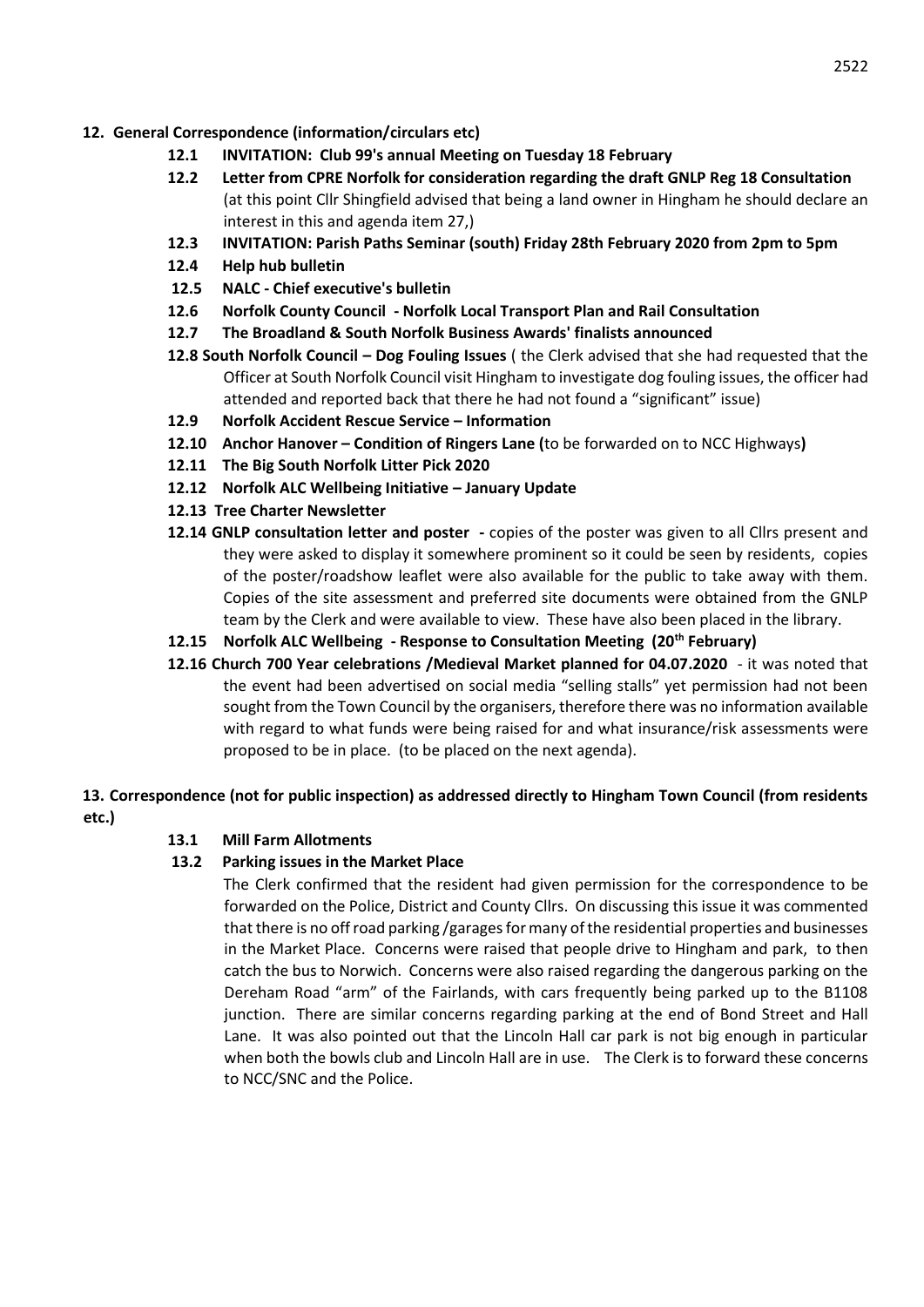## **14. To discuss and agree any required responses/actions in relation to any item(s) of correspondence**

**14.1 REF:12.2 Letter from CPRE Norfolk for consideration regarding the draft GNLP Reg 18 Consultation** – it was agreed to sign the pledge to support the CPRE campaign to fight for no additional housing sites to be allocated until all existing approved sites have been developed.

**14.2 REF: 13**.1 **Mill Farm Allotments** The letter was a suggestion that there was land available to extend Mill Farm Allotments if there was need/demand. It was noted that there are still vacant plots on Mill Farm Allotments needing tenants. It was agreed to respond to the land owner to enquire if land could be made available to support the fight against Climate Change i.e for the planting of trees, a community orchard was also suggested.

## **15. District Councillor's report**

District Cllr Bendle was not present at the meeting.

## **16. County Councillor's report**

County Cllr Dewsbury reported that Norfolk County Council are looking for ways to make money. NCC have set up a company to build new affordable housing.

NCC are improving specialist education with 4 new special needs schools and 142 special needs places in main stream schools. This will help to reduce travel time for the children who will be able to now go to school more locally to their home.

It was also reported that NCC are setting up a social infrastructure fund to provide grants to improve community buildings and that there has been changes to the blue badge scheme.

County Cllr Dewsbury also reported that a member of staff had been named in the Queens Honours list for their work with families with learning disabilities and refugees.

#### **17. Planning Decisions**

17.1 2019/1802 - Storage Building South Of Watton Road Hingham Norfolk Demolition of existing storage building and erection of 2 dwellings and garages Status - Withdrawn

## **18. Planning Applications (as notified by SNC for consultation)**

- **18.1 2020/0138 - Southfields 4 Norwich Street Hingham NR9 4LJ Erection of single storey rear and side extension**  The Council agreed to recommend approval.
- **18.2 2019/2412 - Barn West Of Watton Road Hingham Norfolk Notification for Prior Approval for a proposed change of use and associated building works of an agricultural building to a dwellinghouse (QA and QB)**  The Council agreed to recommend approval.
- **19.** (other planning applications where the Town Council is not a consultee for information only) *None*

**(ITEMS 20- 21 FINANCE) 20. To agree the date of the next meeting of the Finance Committee – suggested date 16 17 March 2020** 

Noted (NB: there was an error on the agenda - the date should read 17 March 2020)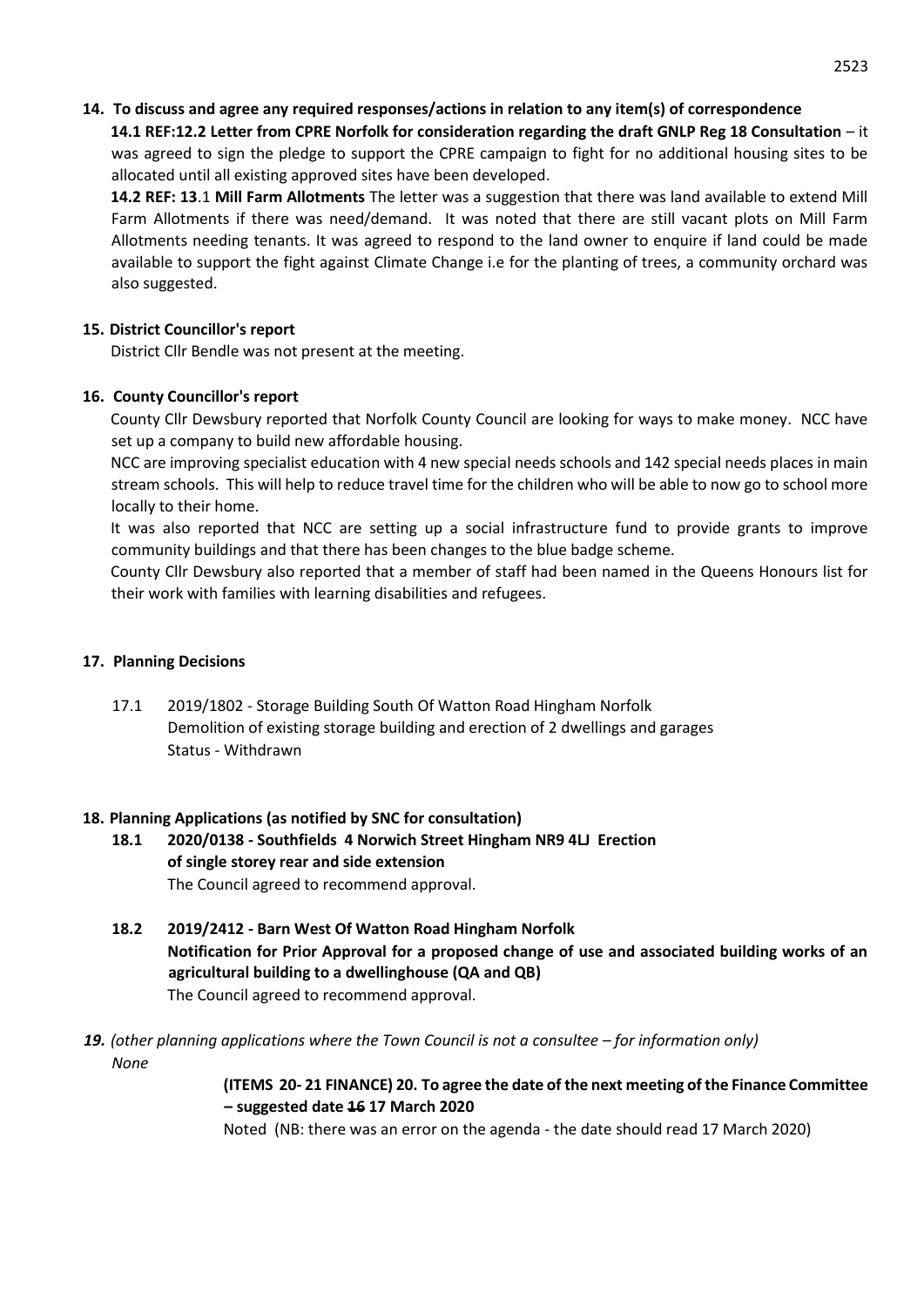|              | <b>ACCOUNTS FOR PAYMENT 04 FEBRUARY 2020</b> |              |  |                |                          |            |
|--------------|----------------------------------------------|--------------|--|----------------|--------------------------|------------|
| cheque       |                                              |              |  |                |                          |            |
| number       |                                              | <b>TOTAL</b> |  | <b>PAYEE</b>   | <b>DETAILS</b>           | <b>VAT</b> |
| 104033       | £                                            | 835.91       |  | D Ramm         | wages (826.63)           |            |
|              |                                              |              |  |                | cleaning products (4.30) | 0.72       |
|              |                                              |              |  |                | binbags (4.98)           | 0.83       |
| 104034       | £                                            | 968.62       |  | A Doe          | wages (909.28)           |            |
|              |                                              |              |  |                | TOILET ROLLS (59.34)     | 9.88       |
| D/DEBIT      | £                                            | 61.69        |  | NEST (D/DEBIT) | <b>PENSION</b>           |            |
| 104035       | £                                            | 240.00       |  | Cozens UK Ltd  | LIGHTING MAINTENANCE     | 40.00      |
| 104036       | £                                            | 43.50        |  | <b>EDF</b>     | <b>TOILETS</b>           | 2.04       |
|              |                                              |              |  |                |                          |            |
| <b>TOTAL</b> | £                                            | 2,149.72     |  |                | <b>TOTAL VAT</b>         | 53.47      |

**21. To approve Accounts for Payment (as below and any additional invoices received)** The accounts for payment were agreed as below and the cheques were signed.

- **22. To confirm that the newly co-opted Councillor has received a copy of the Good Councillor Guide, Code of Conduct, Standing Orders and Financial Regulations.** Cllr Tyson confirmed that these had been received.
	- **23. For the newly Co-opted Councillor to receive the "Registration of Pecuniary and Other Interests" forms which must be completed, signed and returned to the Clerk by 03 March 2020**  Cllr Tyson was given a "Registration of Pecuniary and Other Interests" form for completion by 03 March 2020.
	- **24. Reminder to ALL Councillors of the requirement to (with reference to the Code of Conduct) register with the Monitoring officer any change of interest or new interest (in Appendices A and B of the Code of Conduct) within 28 days of becoming aware of it.**  Noted – All Cllrs were sent the Code of Conduct and Registration of Pecuniary and Other Interests from prior to the meeting.

# **25. Proposal to form a Climate Emergency/Environment working party** It was agreed to form

## a Climate Emergency/Environment working party

# **25.1 To discuss/agree the Terms of reference for the working party**

The Clerk had prepared draft Terms of Reference which was forwarded to all Cllrs prior to the meeting. These terms of reference were agreed.

# **25.2 To agree membership to the working party**

The Clerks advised that Cllr Sykes wished to be on the working party. Cllr Amey, Cllr Dore, Cllr Dunnett, Cllr Field, Cllr Foord, Cllr Tyson all indicated that they wished to be on the working party. The Newly Co-opted Dawny Christien and Kate Gott also asked to be part of the Working Party.

It was noted that the Chairman of the Council shall be an ex-officio member of any working party.

# **26. To discuss/agree details of the purchase of a lockable bollard/bollards to prevent parking on the Fairland Green**

Prior to the meeting a website link to a bollard supplier was sent to all Cllrs. The Clerk asked the Council to decide what style bollard they require, if one or 2 bollards are required and if fitting is also required. The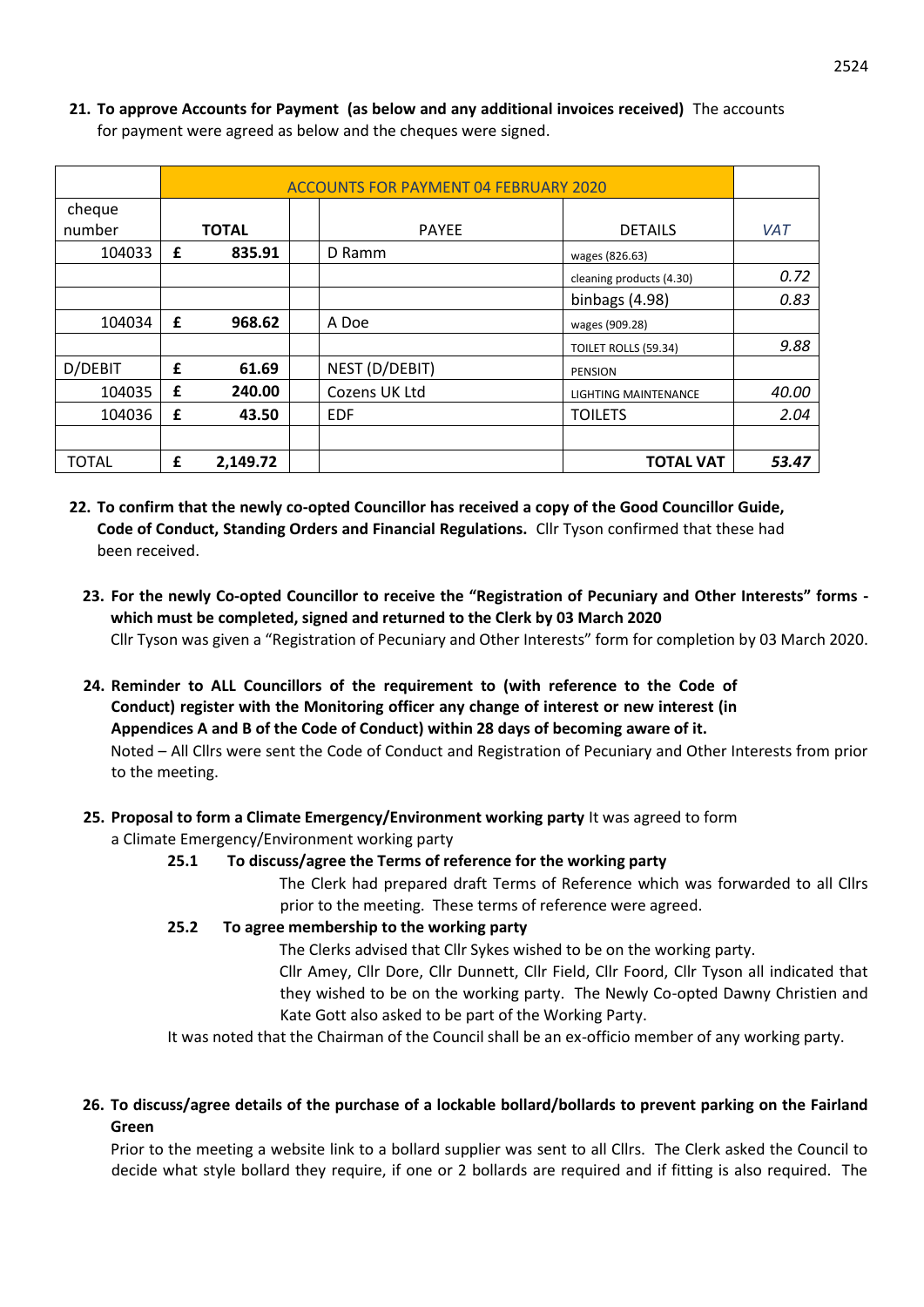Council agreed that quotations should be sought for 2 lockable and removable bollards of a "heritage" style (black with reflective bands) and fitted by the supplier. The Clerk advised that the quotes may not be brought back to the Council until April, due the time needed for the GNLP discussion at the next meeting.

**27. To receive a report regarding the GNLP (Greater Norwich Local Plan) briefing and discuss the details of the consultation on the draft GNLP (the consultation is due 29th January and 16th March 2020).** 

**(note: A Roadshow event is being held in Hingham, Lincoln Hall, 25 February, 2 to 8pm, when residents can speak to the GNLP team)** 

Cllr who attended the GNLP briefing advised that it was essential for the Town Council to forward a case for what is needed/wanted in Hingham.

The Clerk advised that there is a lot of information on the GNLP website and the consultation consists of 3 parts, all which can be commented upon, that being, the strategic policy document, the site assessment for all sites put forward including those subsequently deemed unsuitable, and the preferred site document. The Clerk asked that all Cllrs take time to read all of the information and bring their comments to the next meeting. It was agreed that Cllrs should share their thoughts via email prior to the next meeting to allow time for them to be collated.

There was some discussion on to how to best canvass the opinion of residents, the Clerk suggested that a Cllr presence throughout the roadshow on 25<sup>th</sup> February would be the best option, this would enable Cllrs to talk to residents after they have spoken with the GNLP team. The Clerk will contact the GNLP team to arrange this.

**28. To received a copy of the "Hingham Road Safety Campaign - Progress Report" (as sent from the campaign group to County Cllr Dewsbury)** 

A copy of the report was sent to all Cllr prior to the meeting. The campaign organiser advised that during the campaign days there would be a people in hi vis gillets about the town, roadside and cycling as a visible reminder to drivers to slow down. Advice was given that the organiser of the campaign should undertake a risk assessment to ensure the safety of anyone taking part in the campaign events.

#### **29. To note the date of the Annual Town Meeting 21 April 2020** Noted.

#### **30. To propose items for the next agenda (meeting date 03 March 2020)**

The Clerk advised that the agenda will be kept as brief as possible. It was suggested time should be allocated to the GNLP consultation, for public comments, discussion and an agreement of the Town Council response. Other matters to be placed on the agenda – The Medieval Market planned for 04/07/2020

## **31. 'Exclusion of the Press and Public under the Public Bodies (Admission to Meetings) Act 1960 to discuss the following matters:'**

*The following agenda item contains commercially sensitive information and is therefore confidential*  It was agreed to ask the public to leave.

The public left the meeting.

#### **32. To discuss the quotation for the church "car park" wall**

It was agreed to accept the quotation provided. The Clerk advised that she was waiting for the PCC to confirm that the additions of supporting buttresses to the wall was acceptable.

The meeting ended at 9.15pm

Signed ……………………………………………………………………………………. Chairman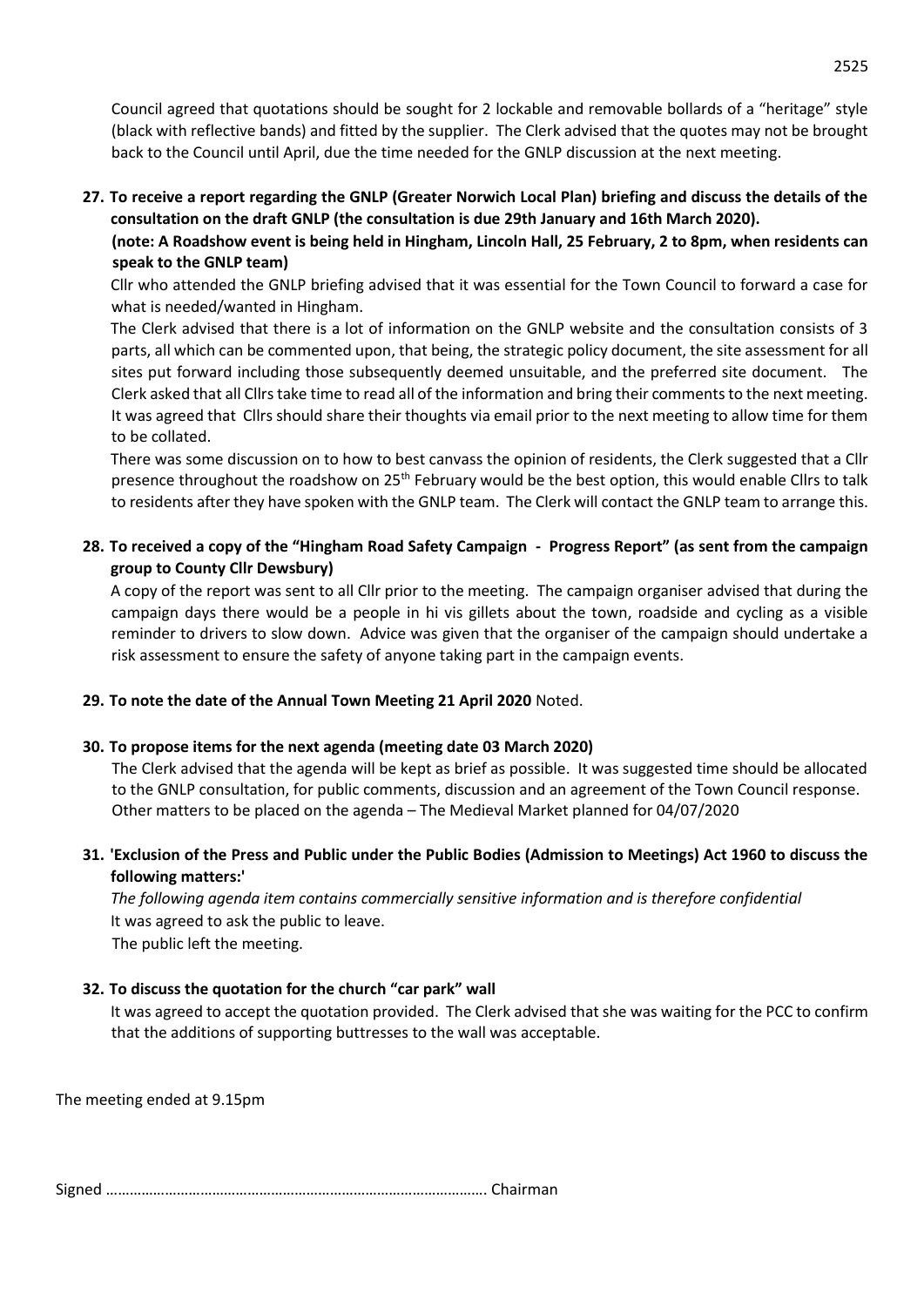#### **Appendix A**

# **MIN Update Matters Arising From the minutes of the meeting on 07.01.2020 10.8 Flag Flying – Rev Reed has been in discussions with people who may be able to help with the flag flying at the church, but this is dependent on insurance cover being available. 19 The precept form has been completed and sent to South Norfolk Council (and acknowledged) prior to the deadline 23 A letter will be sent to the HPFA with regard to requesting suggestions for locations for a replacement tree(s) to be planted, with regard to the oak tree in the car park likely to have a limited remaining life span. Other Updates**  A letter was sent to the PCC for their meeting in January, regarding permission for tree work to the lime tree, and the request from a resident to reduce the trees overshadowing the Market Place properties. A response is awaited. The Clerk is arranging a meeting with the lighting maintenance contractor to discuss undertaking the condition survey on the footway lighting, and providing a quotation for changing to LED and re numbering the lighting stock and possible solutions to replacing the Tally Alley light New bank mandate/cheque the bank have now confirmed that all changes have been finalised – our authorised Cllrs are Cllr Dore, Cllr Eldridge, Cllr Amey and Cllr Shingfield, (2 previous Cllrs Mrs Riley and Mrs Maltby have been removed) Market Place Payphone – complaint letters to BT, SNC and OFCOM sent SNC had responded to the letter, the Clerk has followed this up by re iterating some points in her original correspondence that SNC had not seemed to grasp and requested that SNC lodge their own complaint with OFCOM regarding BT contravening the 90 day consultation process – no further response has been received. OFCOM had written to advise that BT had advised them that the payphone/kiosk is on private land and was not a "public" payphone and therefore will not investigate the complaint. The Clerk has written back to advise that the Council do not consider the Market Place green falls within the definition of private land, being that the Council is a tier of Government, and the land is maintained at public expense – and ask that the complaint be examined – an acknowledgement has been received. The Clerk has also argued the "private land" issue with BT – who have advised that they would escalate the complaint. Moving the litter bin on the Market Place – the local company have looked at the bin and it should be feasible for them to move it – when they have staff capacity to do so.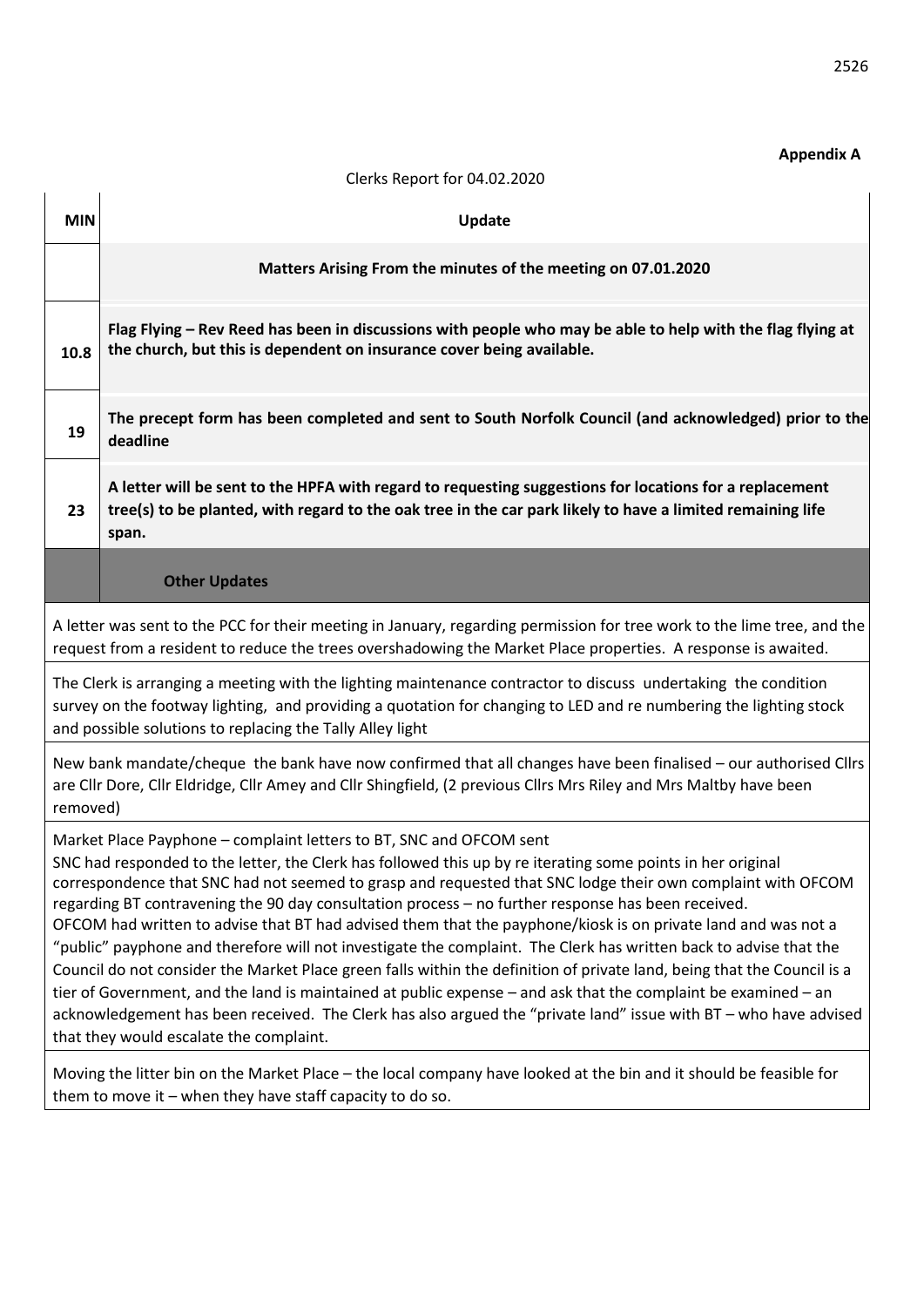Outstanding work from the last round of tree works - the contractor has written to advise that the work is complete the contractor was seen working in Hingham on 24 Jan 2020, the Clerk requested Cllr assistance to check the 2 dead elms in the sports field hedge had been felled. Cllr Dore responded and advised that the elms had not been completely felled – The Clerk will photograph what has been done prior to responding to the contractor.

Re-siting of the Town Council notice board – a suitable place has not been identified in the Market Place and removing the notice board from it's current location may leave damage to the building – The clerk advises considering the purchase of a new purpose build free standing notice board if there is a suitable location in the Market Place

Risk Assessment - this is being worked upon to improve the document to make it more robust and clearly identify actions and responsibilities

2526

Communications Policy (including social media - this is being worked upon – Cllrs are reminded not to comment on public social media pages making reference to themselves as Councillors, in a way that could give inaccurate information or be misleading or misconstrued as the Council having discussed and agreed something, when this is not the case.

Cemetery fees discretion policy – The Clerk has been working on this as an overall Cemetery Fees Policy all points relevant to the fee structure including frequency and method of fees reviews This is to be finalised and bought back to a future Town Council meeting.

# OUTSTANDING ISSUES

Church Clock – advice /quotations will be sought in the new year.

Staff/Cllr communication/relationship protocol to be drafted

Skate Park surface repairs – the Clerk has spoken with a ground maintenance officer from a local company who has advised that the surface joins could be "banded". Enquiries to be made with contractors as to feasibility and cost of this suggestion

Extension of Cemetery Driveway and turning circle – The Clerk has spent some time in the cemetery looking at the area that would be required to extend the driveway – the area is very extensive – and the clerk is concerned about the application of such a large area of tarmac – (environmental and cost)

There may be other more appropriate solutions – including a shorter tarmac extension followed by "matting" under the grass surface (and possibly a tarmac path for better pedestrian/disability access), and leaving the existing grass as a driveway over the old cemetery area - advice is needed from a funeral director with regard to vehicles used. The use of the driveway (as in frequency) for funerals is minimal – therefore the grass should not become too worn from being driven on - this requires a lot of further thought to ensure the Council have a cost effective but long term solution for the future use of the cemetery .

Concerns regarding the changes to bus route number 3 and the bus breakdowns/late buses– a letter has been sent to Konectbus – Konectbus have acknowledged but not responded to the letter

2 steel liners for the Market Place bins to be ordered – need to re measure the inside of the bin – (liners available at a reasonable price are a slightly different size to the existing ones (by mm's)

"Please do not park on the grass" signs to be priced/depending location of installation of bike racks